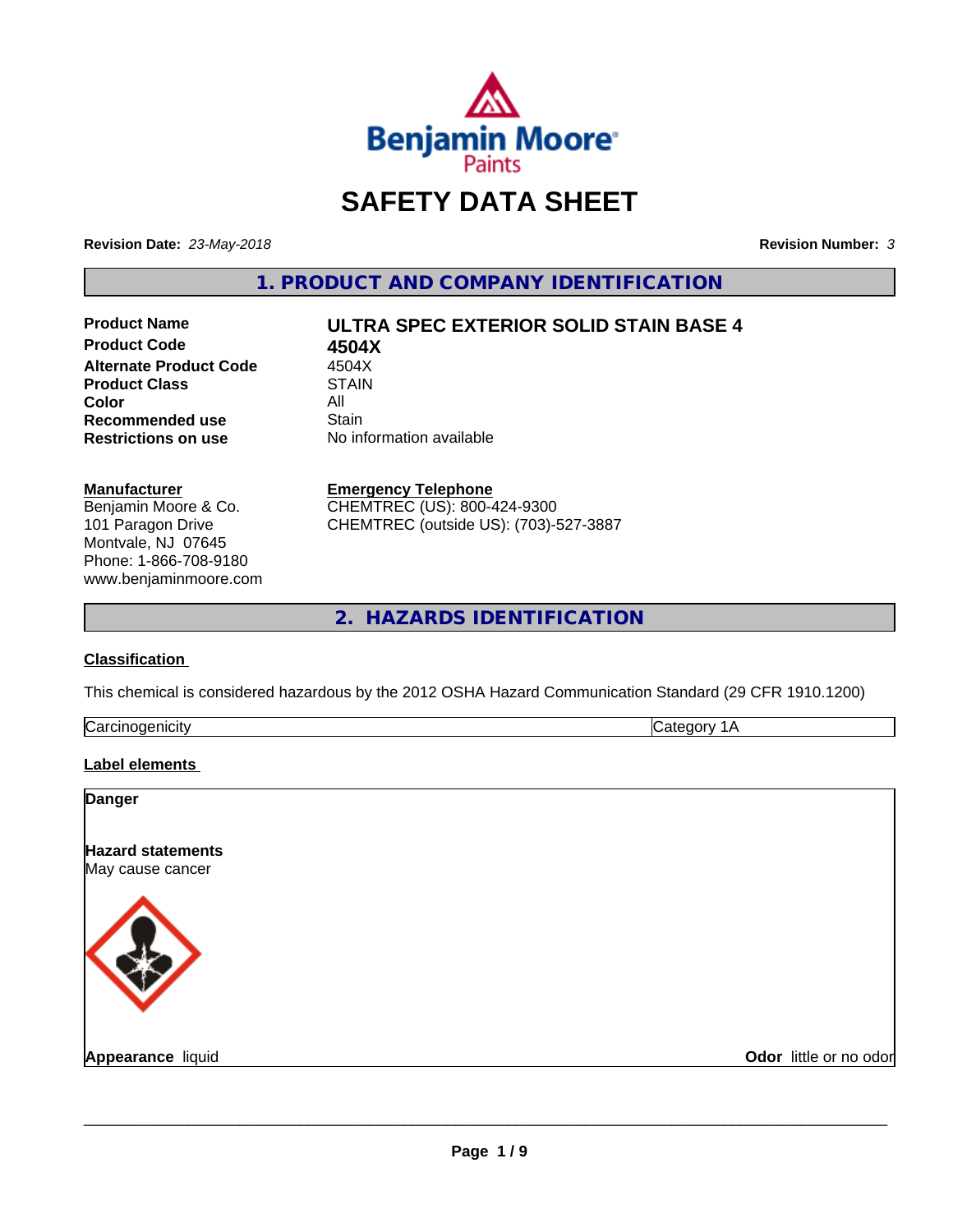## **Precautionary Statements - Prevention**

Obtain special instructions before use Do not handle until all safety precautions have been read and understood Use personal protective equipment as required

## **Precautionary Statements - Response**

IF exposed or concerned: Get medical advice/attention

## **Precautionary Statements - Storage**

Store locked up

#### **Precautionary Statements - Disposal**

Dispose of contents/container to an approved waste disposal plant

#### **Hazards not otherwise classified (HNOC)**

Not applicable

#### **Other information**

No information available

## **3. COMPOSITION INFORMATION ON COMPONENTS**

\_\_\_\_\_\_\_\_\_\_\_\_\_\_\_\_\_\_\_\_\_\_\_\_\_\_\_\_\_\_\_\_\_\_\_\_\_\_\_\_\_\_\_\_\_\_\_\_\_\_\_\_\_\_\_\_\_\_\_\_\_\_\_\_\_\_\_\_\_\_\_\_\_\_\_\_\_\_\_\_\_\_\_\_\_\_\_\_\_\_\_\_\_

| <b>Chemical name</b>            | <b>CAS No.</b> | Weight-% |
|---------------------------------|----------------|----------|
| Zinc oxide                      | 1314-13-2      |          |
| Silica.<br>. crvstalline        | 14808-60-7     |          |
| Sodium C14-C16 olefin sulfonate | 68439-57-6     | v.J      |

|                                                  | 4. FIRST AID MEASURES                                                                                    |
|--------------------------------------------------|----------------------------------------------------------------------------------------------------------|
| <b>General Advice</b>                            | No hazards which require special first aid measures.                                                     |
| <b>Eye Contact</b>                               | Rinse thoroughly with plenty of water for at least 15 minutes and consult a<br>physician.                |
| <b>Skin Contact</b>                              | Wash off immediately with soap and plenty of water while removing all<br>contaminated clothes and shoes. |
| <b>Inhalation</b>                                | Move to fresh air. If symptoms persist, call a physician.                                                |
| Ingestion                                        | Clean mouth with water and afterwards drink plenty of water. Consult a physician<br>if necessary.        |
| <b>Most Important</b><br><b>Symptoms/Effects</b> | None known.                                                                                              |
| <b>Notes To Physician</b>                        | Treat symptomatically.                                                                                   |
|                                                  | 5. FIRE-FIGHTING MEASURES                                                                                |

**Suitable Extinguishing Media** Media Use extinguishing measures that are appropriate to local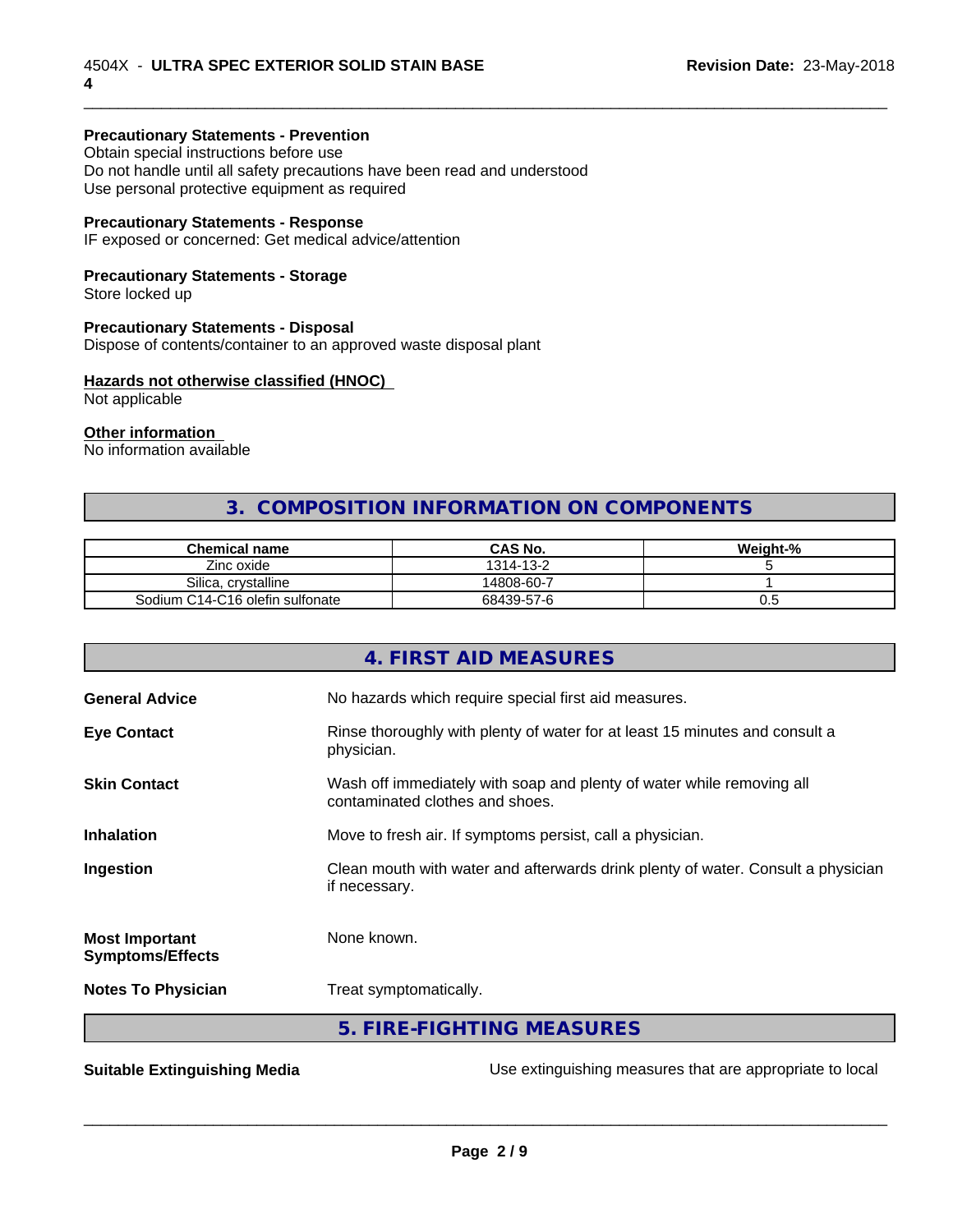|                                                                                  | circumstances and the surrounding environment.                                                                                               |  |
|----------------------------------------------------------------------------------|----------------------------------------------------------------------------------------------------------------------------------------------|--|
| <b>Protective Equipment And Precautions For</b><br><b>Firefighters</b>           | As in any fire, wear self-contained breathing apparatus<br>pressure-demand, MSHA/NIOSH (approved or equivalent)<br>and full protective gear. |  |
| <b>Specific Hazards Arising From The Chemical</b>                                | Closed containers may rupture if exposed to fire or<br>extreme heat.                                                                         |  |
| <b>Sensitivity To Mechanical Impact</b>                                          | No.                                                                                                                                          |  |
| <b>Sensitivity To Static Discharge</b>                                           | No.                                                                                                                                          |  |
| <b>Flash Point Data</b><br>Flash Point (°F)<br>Flash Point (°C)<br><b>Method</b> | Not applicable<br>Not applicable<br>Not applicable                                                                                           |  |
| <b>Flammability Limits In Air</b>                                                |                                                                                                                                              |  |
| Lower flammability limit:<br><b>Upper flammability limit:</b>                    | Not applicable<br>Not applicable                                                                                                             |  |
| Health: 1<br><b>Flammability: 0</b><br>NFPA                                      | <b>Instability: 0</b><br><b>Special: Not Applicable</b>                                                                                      |  |
| <b>NFPA Legend</b><br>0 - Not Hazardous                                          |                                                                                                                                              |  |

\_\_\_\_\_\_\_\_\_\_\_\_\_\_\_\_\_\_\_\_\_\_\_\_\_\_\_\_\_\_\_\_\_\_\_\_\_\_\_\_\_\_\_\_\_\_\_\_\_\_\_\_\_\_\_\_\_\_\_\_\_\_\_\_\_\_\_\_\_\_\_\_\_\_\_\_\_\_\_\_\_\_\_\_\_\_\_\_\_\_\_\_\_

- 
- 1 Slightly
- 2 Moderate
- 3 High
- 4 Severe

*The ratings assigned are only suggested ratings, the contractor/employer has ultimate responsibilities for NFPA ratings where this system is used.*

*Additional information regarding the NFPA rating system is available from the National Fire Protection Agency (NFPA) at www.nfpa.org.*

|                                  | 6. ACCIDENTAL RELEASE MEASURES                                                                                                                                                   |
|----------------------------------|----------------------------------------------------------------------------------------------------------------------------------------------------------------------------------|
| <b>Personal Precautions</b>      | Avoid contact with skin, eyes and clothing. Ensure adequate ventilation.                                                                                                         |
| <b>Other Information</b>         | Prevent further leakage or spillage if safe to do so.                                                                                                                            |
| <b>Environmental precautions</b> | See Section 12 for additional Ecological Information.                                                                                                                            |
| <b>Methods for Cleaning Up</b>   | Soak up with inert absorbent material. Sweep up and shovel into suitable<br>containers for disposal.                                                                             |
|                                  | 7. HANDLING AND STORAGE                                                                                                                                                          |
| <b>Handling</b>                  | Avoid contact with skin, eyes and clothing. Avoid breathing vapors, spray mists or<br>sanding dust. In case of insufficient ventilation, wear suitable respiratory<br>equipment. |
|                                  |                                                                                                                                                                                  |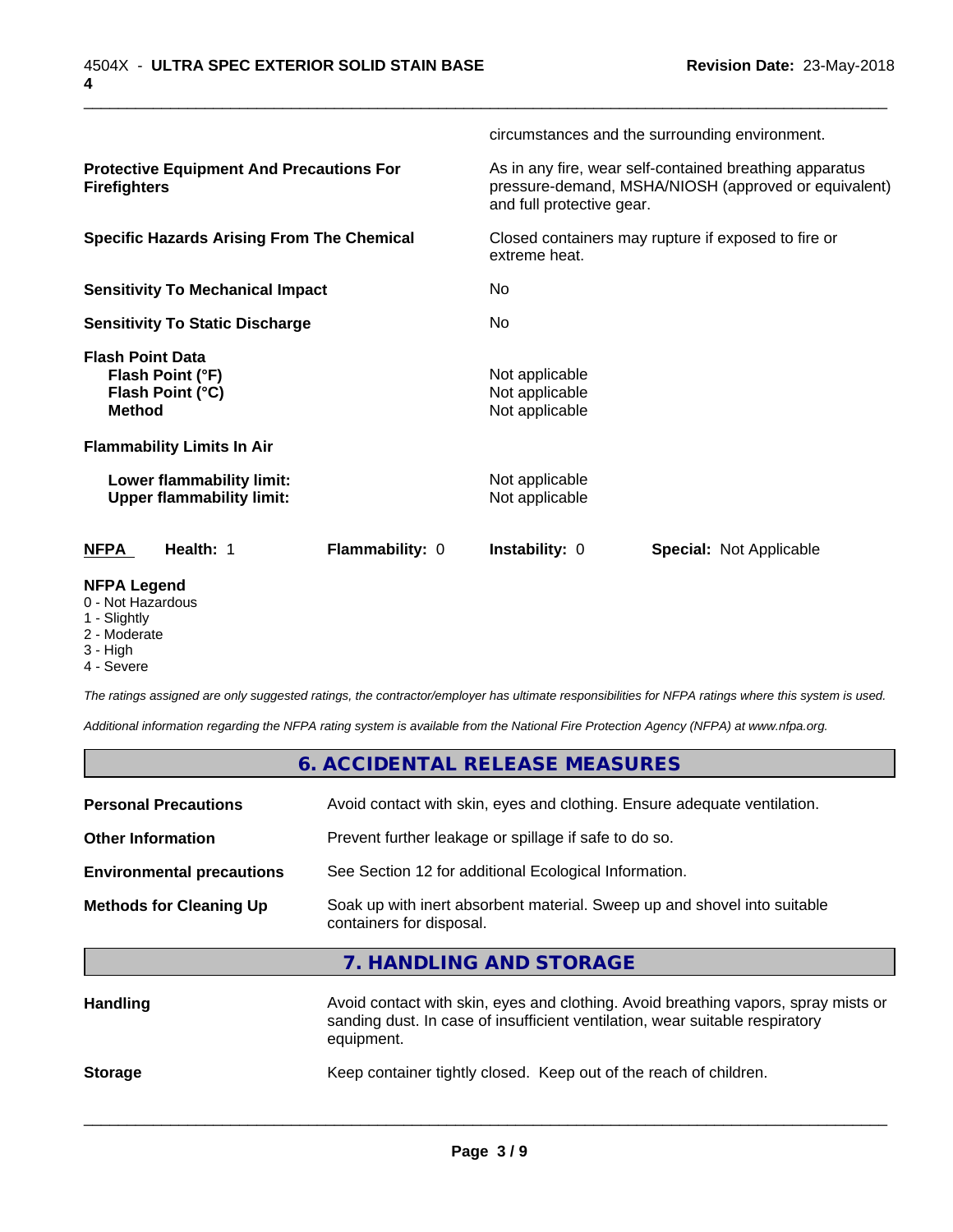**Incompatible Materials** No information available

## **8. EXPOSURE CONTROLS/PERSONAL PROTECTION**

\_\_\_\_\_\_\_\_\_\_\_\_\_\_\_\_\_\_\_\_\_\_\_\_\_\_\_\_\_\_\_\_\_\_\_\_\_\_\_\_\_\_\_\_\_\_\_\_\_\_\_\_\_\_\_\_\_\_\_\_\_\_\_\_\_\_\_\_\_\_\_\_\_\_\_\_\_\_\_\_\_\_\_\_\_\_\_\_\_\_\_\_\_

## **Exposure Limits**

| <b>Chemical name</b> | <b>ACGIH TLV</b>                | <b>OSHA PEL</b>          |
|----------------------|---------------------------------|--------------------------|
| Zinc oxide           | 2 mg/m <sup>3</sup> - TWA       | $5 \text{ mg/m}^3$ - TWA |
|                      | $10 \text{ mg/m}^3$ - STEL      | 15 mg/m $3$ - TWA        |
| Silica, crystalline  | $0.025$ mg/m <sup>3</sup> - TWA |                          |

## **Legend**

ACGIH - American Conference of Governmental Industrial Hygienists Exposure Limits OSHA - Occupational Safety & Health Administration Exposure Limits N/E - Not Established

| <b>Engineering Measures</b>          | Ensure adequate ventilation, especially in confined areas.                                                                          |
|--------------------------------------|-------------------------------------------------------------------------------------------------------------------------------------|
| <b>Personal Protective Equipment</b> |                                                                                                                                     |
| <b>Eye/Face Protection</b>           | Safety glasses with side-shields.                                                                                                   |
| <b>Skin Protection</b>               | Protective gloves and impervious clothing.                                                                                          |
| <b>Respiratory Protection</b>        | In case of insufficient ventilation wear suitable respiratory equipment.                                                            |
| <b>Hygiene Measures</b>              | Avoid contact with skin, eyes and clothing. Remove and wash contaminated<br>clothing before re-use. Wash thoroughly after handling. |

## **9. PHYSICAL AND CHEMICAL PROPERTIES**

| liquid<br>little or no odor<br>No information available<br>$10.8 - 11.2$<br>$1.18 - 1.23$<br>No information available<br>No information available<br>No information available<br>No information available |
|-----------------------------------------------------------------------------------------------------------------------------------------------------------------------------------------------------------|
| No information available<br>No information available                                                                                                                                                      |
| No information available<br>$40 - 50$                                                                                                                                                                     |
| $30 - 40$<br>$50 - 60$                                                                                                                                                                                    |
| $60 - 70$<br>< 100                                                                                                                                                                                        |
| 212<br>100<br>32                                                                                                                                                                                          |
| 0<br>Not applicable<br>Not applicable<br>Not applicable                                                                                                                                                   |
|                                                                                                                                                                                                           |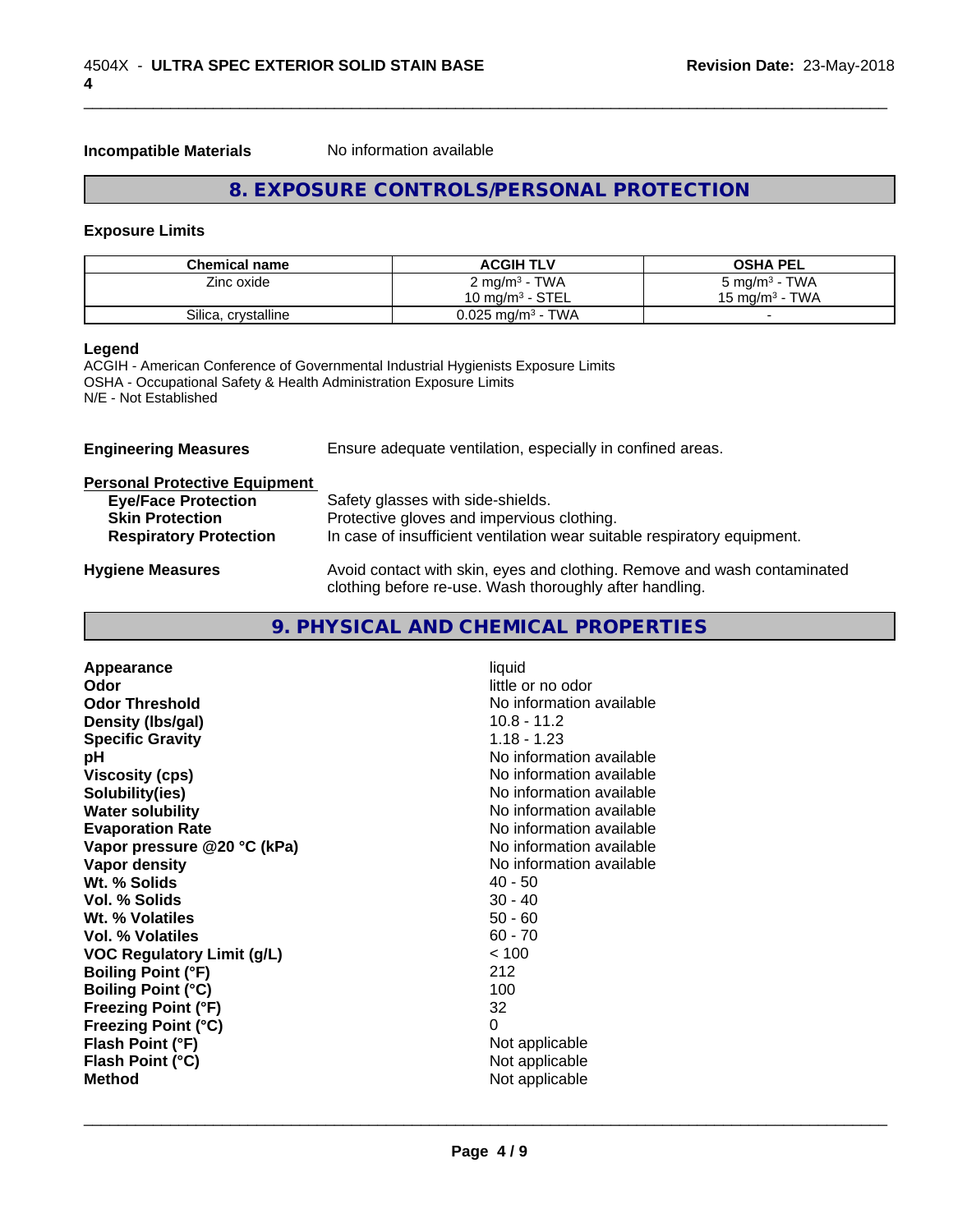**Flammability (solid, gas)** Not applicable **Upper flammability limit:** Not applicable **Not applicable Lower flammability limit:**<br> **Autoignition Temperature (°F)**<br>
Mo information available Autoignition Temperature (°F)<br>
Autoignition Temperature (°C)<br>
No information available Autoignition Temperature (°C)<br>
Decomposition Temperature (°F)<br>
No information available **Decomposition Temperature (°F)**<br> **Decomposition Temperature (°C)**<br>
No information available<br>
No information available **Decomposition Temperature (°C)**<br>Partition coefficient

**No information available** 

\_\_\_\_\_\_\_\_\_\_\_\_\_\_\_\_\_\_\_\_\_\_\_\_\_\_\_\_\_\_\_\_\_\_\_\_\_\_\_\_\_\_\_\_\_\_\_\_\_\_\_\_\_\_\_\_\_\_\_\_\_\_\_\_\_\_\_\_\_\_\_\_\_\_\_\_\_\_\_\_\_\_\_\_\_\_\_\_\_\_\_\_\_

## **10. STABILITY AND REACTIVITY**

| <b>Reactivity</b>                       | Not Applicable                           |
|-----------------------------------------|------------------------------------------|
| <b>Chemical Stability</b>               | Stable under normal conditions.          |
| <b>Conditions to avoid</b>              | Prevent from freezing.                   |
| <b>Incompatible Materials</b>           | No materials to be especially mentioned. |
| <b>Hazardous Decomposition Products</b> | None under normal use.                   |
| Possibility of hazardous reactions      | None under normal conditions of use.     |

## **11. TOXICOLOGICAL INFORMATION**

| <b>Product Information</b>               |                                                                                                                 |
|------------------------------------------|-----------------------------------------------------------------------------------------------------------------|
| Information on likely routes of exposure |                                                                                                                 |
|                                          | <b>Principal Routes of Exposure</b> Eye contact, skin contact and inhalation.                                   |
| <b>Acute Toxicity</b>                    |                                                                                                                 |
| <b>Product Information</b>               | No information available                                                                                        |
|                                          | Symptoms related to the physical, chemical and toxicological characteristics                                    |
| <b>Symptoms</b>                          | No information available                                                                                        |
|                                          | Delayed and immediate effects as well as chronic effects from short and long-term exposure                      |
| Eye contact                              | May cause slight irritation.                                                                                    |
| <b>Skin contact</b>                      | Substance may cause slight skin irritation. Prolonged or repeated contact may dry<br>skin and cause irritation. |
| <b>Inhalation</b>                        | May cause irritation of respiratory tract.                                                                      |
| Ingestion                                | Ingestion may cause gastrointestinal irritation, nausea, vomiting and diarrhea.                                 |
| <b>Sensitization</b>                     | No information available                                                                                        |
| <b>Neurological Effects</b>              | No information available.                                                                                       |
| <b>Mutagenic Effects</b>                 | No information available.                                                                                       |
| <b>Reproductive Effects</b>              | No information available.                                                                                       |
| <b>Developmental Effects</b>             | No information available.                                                                                       |
| <b>Target organ effects</b>              | No information available.                                                                                       |
| <b>STOT - single exposure</b>            | No information available.                                                                                       |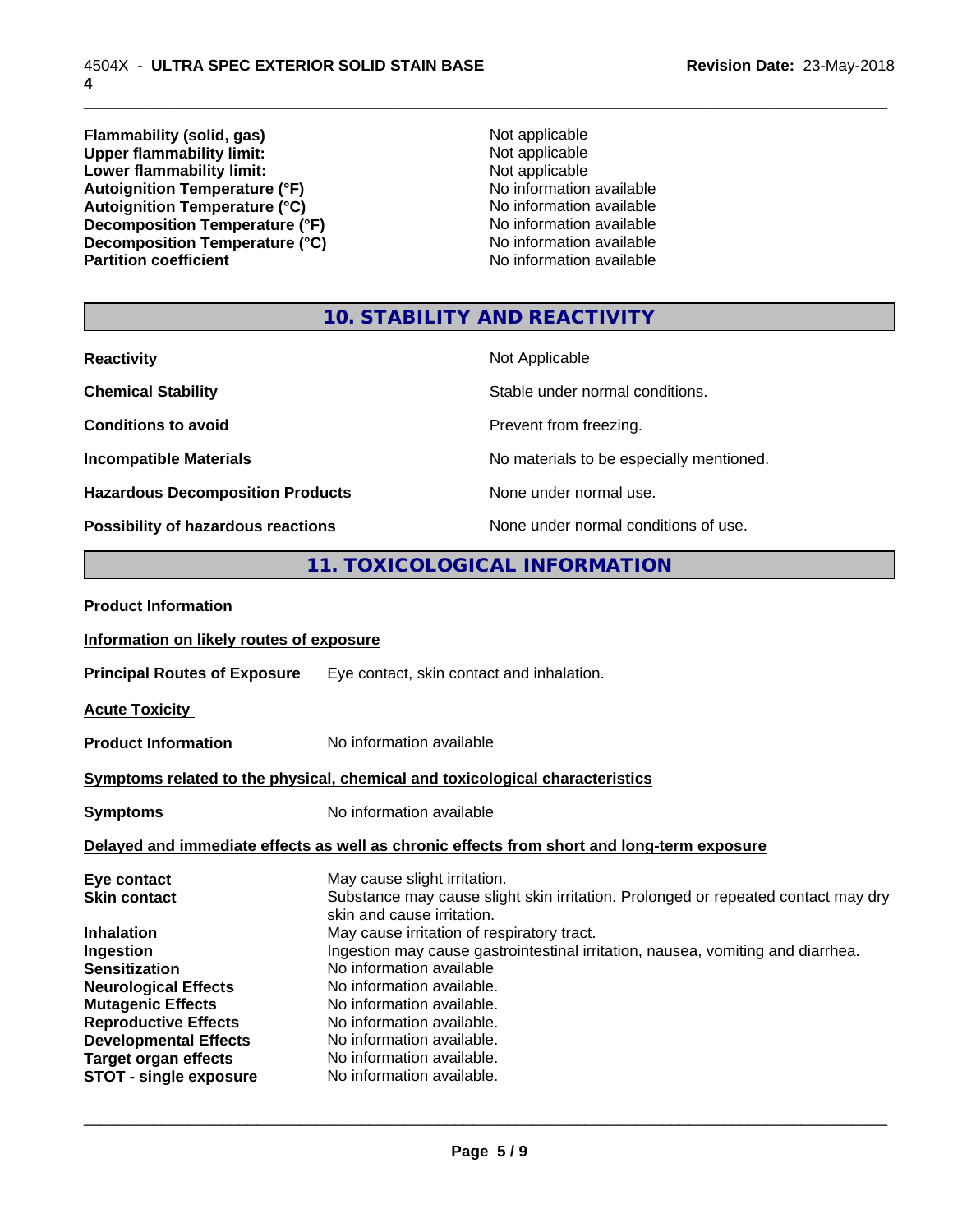| <b>STOT - repeated exposure</b> | Causes damage to organs through prolonged or repeated exposure if inhaled. |
|---------------------------------|----------------------------------------------------------------------------|
| Other adverse effects           | No information available.                                                  |
| <b>Aspiration Hazard</b>        | No information available                                                   |

\_\_\_\_\_\_\_\_\_\_\_\_\_\_\_\_\_\_\_\_\_\_\_\_\_\_\_\_\_\_\_\_\_\_\_\_\_\_\_\_\_\_\_\_\_\_\_\_\_\_\_\_\_\_\_\_\_\_\_\_\_\_\_\_\_\_\_\_\_\_\_\_\_\_\_\_\_\_\_\_\_\_\_\_\_\_\_\_\_\_\_\_\_

#### **Numerical measures of toxicity**

#### **ATEmix (oral)** 348242

## **Component Information**

Zinc oxide LD50 Oral: 5000 mg/kg (Rat) LC50 Inhalation (Dust):  $> 5700$  mg/m<sup>3</sup> (Rat, 4 hr.) Silica, crystalline LD50 Oral: 500 mg/kg (Rat)

## **Carcinogenicity**

*The information below indicateswhether each agency has listed any ingredient as a carcinogen:.*

| <b>Chemical name</b>     | <b>IARC</b>         | <b>NTP</b>     | OSHA   |
|--------------------------|---------------------|----------------|--------|
|                          | Carcinogen<br>Human | Known<br>Humar | Listed |
| . crystalline<br>Silica, |                     | Carcinogen     |        |

• Crystalline Silica has been determined to be carcinogenic to humans by IARC (1) when in respirable form. Risk of cancer depends on duration and level of inhalation exposure to spray mist or dust from sanding the dried paint.

#### **Legend**

IARC - International Agency for Research on Cancer NTP - National Toxicity Program OSHA - Occupational Safety & Health Administration

**12. ECOLOGICAL INFORMATION**

## **Ecotoxicity Effects**

The environmental impact of this product has not been fully investigated.

## **Product Information**

## **Acute Toxicity to Fish**

No information available

## **Acute Toxicity to Aquatic Invertebrates**

No information available

## **Acute Toxicity to Aquatic Plants**

No information available

## **Persistence / Degradability**

No information available.

## **Bioaccumulation**

No information available.

## **Mobility in Environmental Media**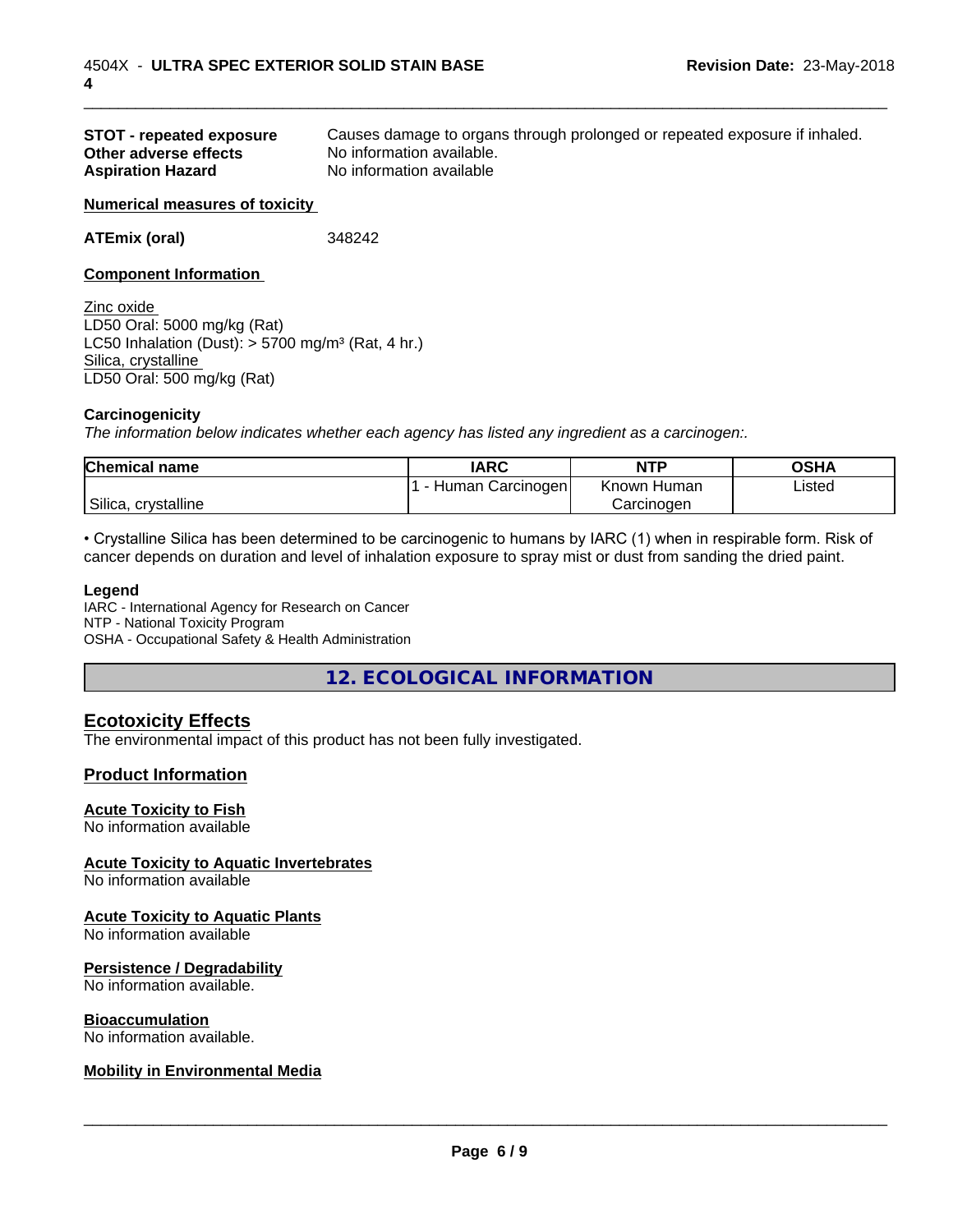No information available.

#### **Ozone**

No information available

## **Component Information**

## **Acute Toxicity to Fish**

No information available

## **Acute Toxicity to Aquatic Invertebrates**

No information available

## **Acute Toxicity to Aquatic Plants**

No information available

|                                                  | 13. DISPOSAL CONSIDERATIONS                                                                                                                                                                                               |  |  |
|--------------------------------------------------|---------------------------------------------------------------------------------------------------------------------------------------------------------------------------------------------------------------------------|--|--|
|                                                  |                                                                                                                                                                                                                           |  |  |
| <b>Waste Disposal Method</b>                     | Dispose of in accordance with federal, state, and local regulations. Local<br>requirements may vary, consult your sanitation department or state-designated<br>environmental protection agency for more disposal options. |  |  |
|                                                  | 14. TRANSPORT INFORMATION                                                                                                                                                                                                 |  |  |
| <b>DOT</b>                                       | Not regulated                                                                                                                                                                                                             |  |  |
| <b>ICAO / IATA</b>                               | Not regulated                                                                                                                                                                                                             |  |  |
| <b>IMDG/IMO</b>                                  | Not regulated                                                                                                                                                                                                             |  |  |
|                                                  | <b>15. REGULATORY INFORMATION</b>                                                                                                                                                                                         |  |  |
| <b>International Inventories</b>                 |                                                                                                                                                                                                                           |  |  |
| <b>TSCA: United States</b><br><b>DSL: Canada</b> | Yes - All components are listed or exempt.<br>Yes - All components are listed or exempt.                                                                                                                                  |  |  |
| <b>Federal Regulations</b>                       |                                                                                                                                                                                                                           |  |  |
| SARA 311/312 hazardous categorization            |                                                                                                                                                                                                                           |  |  |
| Acute health hazard                              | No                                                                                                                                                                                                                        |  |  |
| <b>Chronic Health Hazard</b>                     | Yes                                                                                                                                                                                                                       |  |  |
| Fire hazard                                      | <b>No</b>                                                                                                                                                                                                                 |  |  |
| Sudden release of pressure hazard                | No.                                                                                                                                                                                                                       |  |  |
| <b>Reactive Hazard</b>                           | No                                                                                                                                                                                                                        |  |  |
| <b>SARA 313</b>                                  |                                                                                                                                                                                                                           |  |  |

\_\_\_\_\_\_\_\_\_\_\_\_\_\_\_\_\_\_\_\_\_\_\_\_\_\_\_\_\_\_\_\_\_\_\_\_\_\_\_\_\_\_\_\_\_\_\_\_\_\_\_\_\_\_\_\_\_\_\_\_\_\_\_\_\_\_\_\_\_\_\_\_\_\_\_\_\_\_\_\_\_\_\_\_\_\_\_\_\_\_\_\_\_

Section 313 of Title III of the Superfund Amendments and Reauthorization Act of 1986 (SARA). This product contains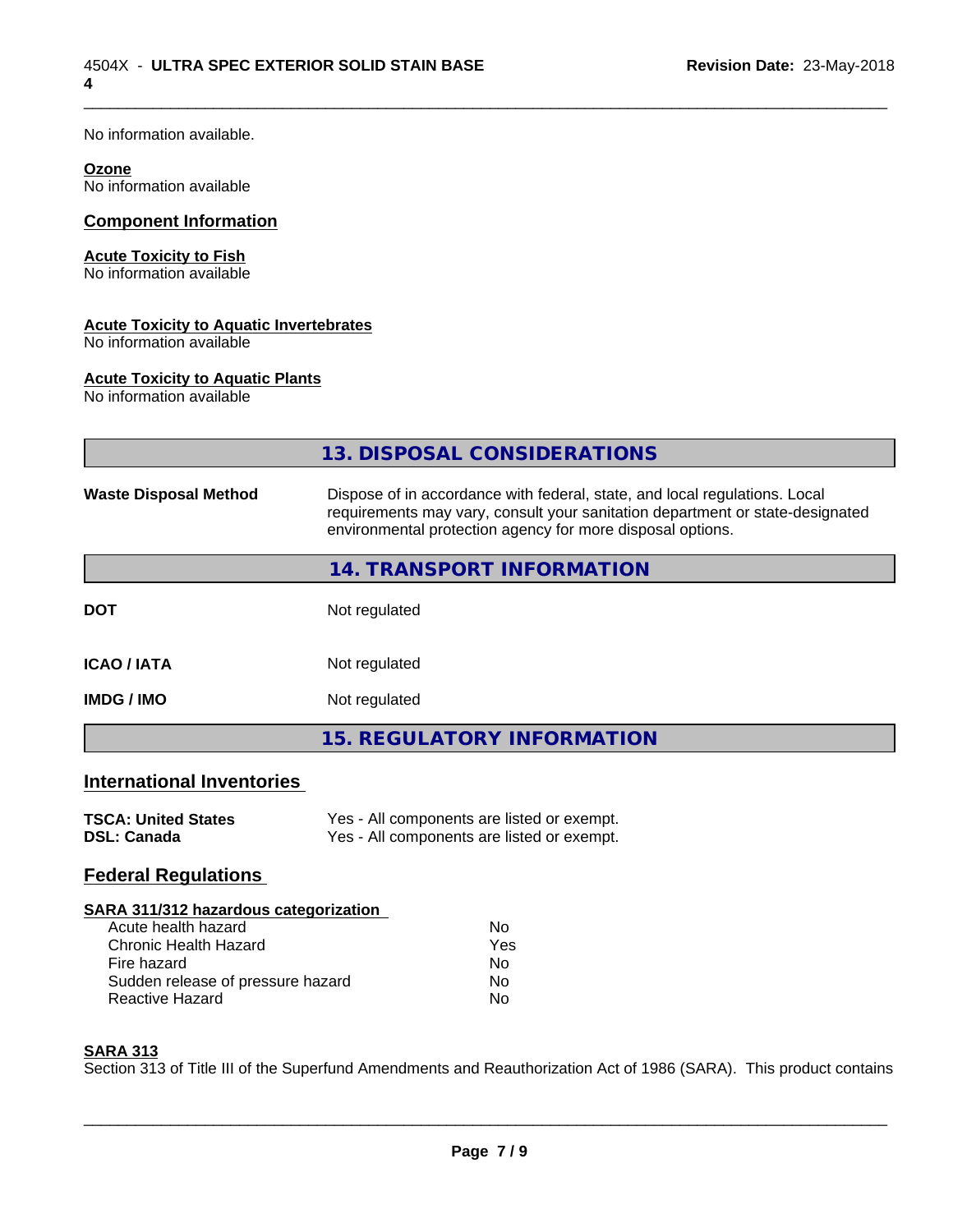a chemical or chemicals which are subject to the reporting requirements of the Act and Title 40 of the Code of Federal Regulations, Part 372:

| <b>Chemical name</b> | CAS No.    | Weight-% | <b>CERCLA/SARA 313</b><br>(de minimis concentration) |
|----------------------|------------|----------|------------------------------------------------------|
| Feldspar             | 68476-25-5 | 10       |                                                      |
| Zinc oxide           | 1314-13-2  |          |                                                      |

\_\_\_\_\_\_\_\_\_\_\_\_\_\_\_\_\_\_\_\_\_\_\_\_\_\_\_\_\_\_\_\_\_\_\_\_\_\_\_\_\_\_\_\_\_\_\_\_\_\_\_\_\_\_\_\_\_\_\_\_\_\_\_\_\_\_\_\_\_\_\_\_\_\_\_\_\_\_\_\_\_\_\_\_\_\_\_\_\_\_\_\_\_

## **Clean Air Act,Section 112 Hazardous Air Pollutants (HAPs) (see 40 CFR 61)**

This product contains the following HAPs:

*None*

## **US State Regulations**

## **California Proposition 65**

**AVIMARNING:** Cancer and Reproductive Harm– www.P65warnings.ca.gov

#### **State Right-to-Know**

| <b>Chemical name</b>  | <b>Massachusetts</b> | . Jersev<br><b>New</b> | Pennsylvania |
|-----------------------|----------------------|------------------------|--------------|
| Feldspar              |                      |                        |              |
| Zinc oxide            |                      |                        |              |
| crystalline<br>Silica |                      |                        |              |

#### **Legend**

X - Listed

| 16. OTHER INFORMATION |
|-----------------------|
|-----------------------|

| HMIS -                                                                                                                                                | Health: 1*                                         | <b>Flammability: 0</b>                                                     | <b>Reactivity: 0</b> | $PPE: -$                                                                                                                                      |
|-------------------------------------------------------------------------------------------------------------------------------------------------------|----------------------------------------------------|----------------------------------------------------------------------------|----------------------|-----------------------------------------------------------------------------------------------------------------------------------------------|
| <b>HMIS Legend</b><br>0 - Minimal Hazard<br>1 - Slight Hazard<br>2 - Moderate Hazard<br>3 - Serious Hazard<br>4 - Severe Hazard<br>* - Chronic Hazard | present under the actual normal conditions of use. | X - Consult your supervisor or S.O.P. for "Special" handling instructions. |                      | Note: The PPE rating has intentionally been left blank. Choose appropriate PPE that will protect employees from the hazards the material will |

*Caution: HMISÒ ratings are based on a 0-4 rating scale, with 0 representing minimal hazards or risks, and 4 representing significant hazards or risks. Although HMISÒ ratings are not required on MSDSs under 29 CFR 1910.1200, the preparer, has chosen to provide them. HMISÒ ratings are to be used only in conjunction with a fully implemented HMISÒ program by workers who have received appropriate HMISÒ training. HMISÒ is a registered trade and service mark of the NPCA. HMISÒ materials may be purchased exclusively from J. J. Keller (800) 327-6868.*

 **WARNING!** If you scrape, sand, or remove old paint, you may release lead dust. LEAD IS TOXIC. EXPOSURE TO